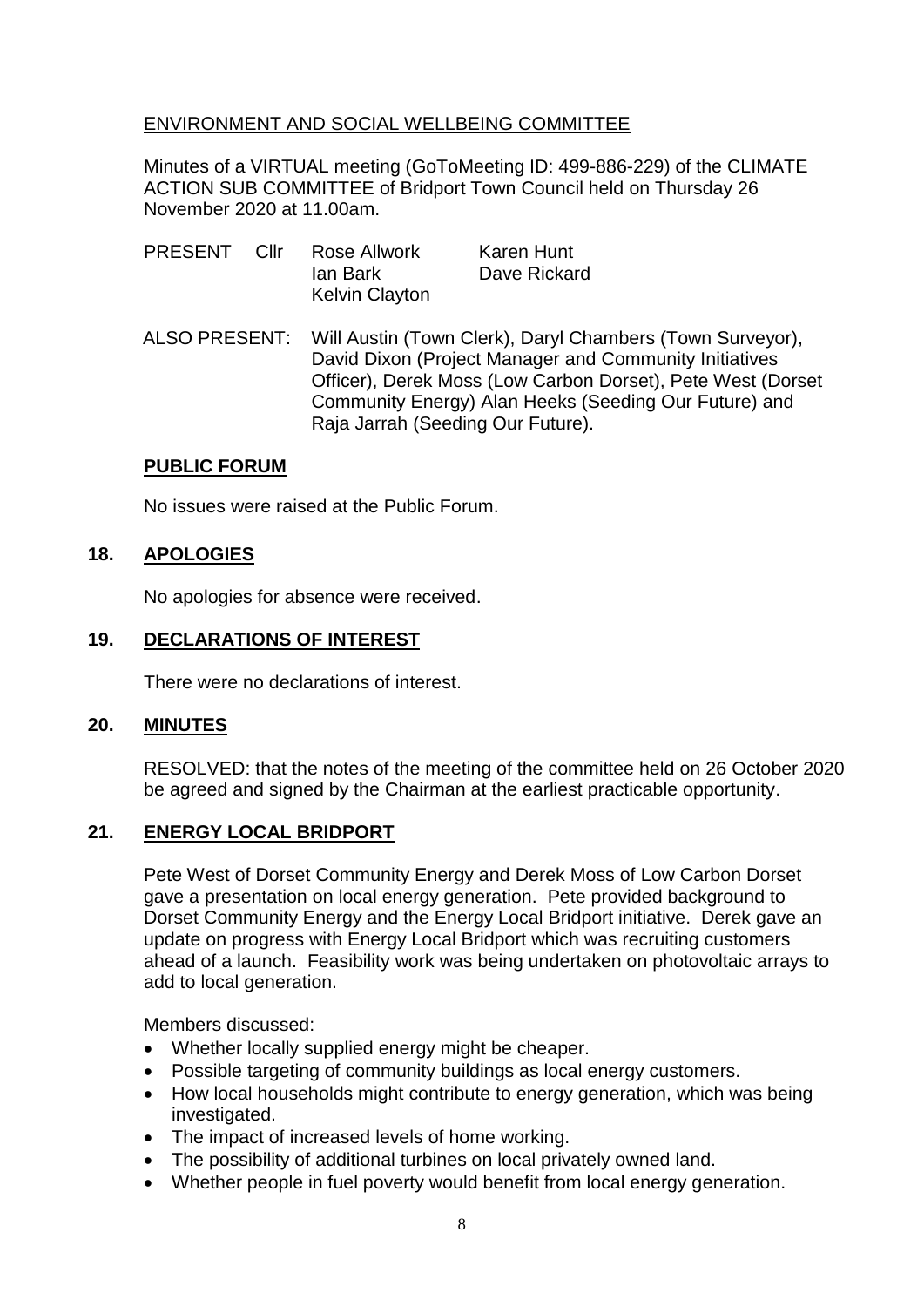\*\*\*Alan Heeks of Seeding Our Future joined the meeting at this point\*\*\*

- The 'green' credentials of Octopus, a partner in the local energy initiative.
- Whether the Town Council needed to be a customer of Energy Local Bridport in order to contribute to its energy generation. It was confirmed that this was not a requirements.
- The earliest date by which the Town Council could join the initiative as an energy generator, which was estimated to be January 2021, or six months later if the intention was to profit from this.
- The earliest date by which the Town Council could join the initiative as an energy customer, which was advised as being at least six months away.
- The need to expand renewable energy generation, and for this to form part of the Dorset Council Climate & Ecological Emergency Strategy .
- The benefit of small-scale local generation in engaging people in the issue of climate change.

The Chairman thanked Pete and Derek for their attendance and input.

RESOLVED: that the presentations be noted.

# **22. SEEDING OUR FUTURE**

A proposal and request for funding had been circulated with the agenda, and Alan Heeks of Seeding Our Future confirmed that the requested funding was expected to be matched from other sources.

Members considered the proposal and discussed:

- The welcome progression of this initiative which gave encouragement to local people.
- The wide range of local groups engaged in the issue of food security.
- The need to move away from online channels for purchasing food and other goods, and to encourage local buying.
- The Town Council's existing engagement with many of the groups involved in food security.

RESOLVED: that a grant of £2,000 be awarded to Seeding Our Future, funded from the Climate Emergency reserve.

# **23. SOLAR PV CAR PORT INSTALLATION**

The Project Manager and Community Initiatives Officer reported that a minimum of three quotes was needed for this project, which was to install solar PV panels on car port structures at Plottingham Car Park. Two quotes had been received and a third was being developed through local contractors. The cost was estimated at approximately £50,000. A preferred option would be developed and reported to the sub committee in December. A grant application to Low Carbon Dorset was to be finalised.

Members discussed: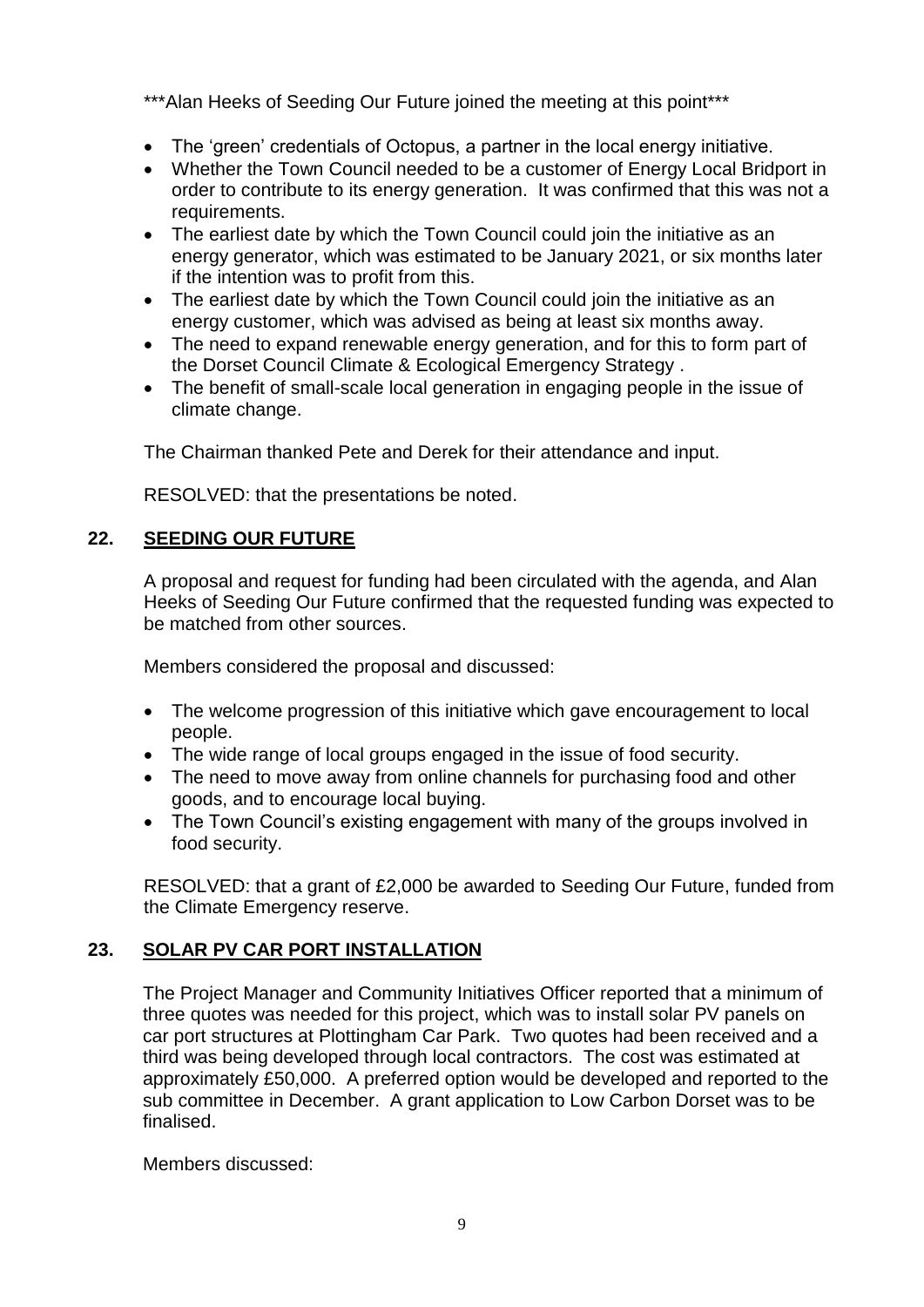- The potential impact of membership of Energy Local Bridport on the grant application. Derek Moss reminded members that the application would need to show innovation, and that local energy generation would do this.
- The need to develop a Town Council carbon budget, to include the contribution of the solar PV car ports.
- Whether a locally installed car port structure would meet the requirements of national PV panel installers. The Project Manager and Community Initiatives Officer confirmed that quotes were being provided on the basis of this approach.
- The need to incorporate historic data into the carbon budget.
- The need to publicise this initiative as part of the effort to engage the community in the issue of climate change.
- The welcome engagement with local potential suppliers.
- The possibility of additional installations at Bridport Football Club Car Park, which was being investigated by the Town Surveyor.

RESOLVED: that the report of the Project Manager and Community Initiatives Officer be noted.

# **24. DIVESTMENT & INVESTMENT OPTIONS**

The Town Clerk reported on investigation into a more ethical approach to Town Council deposits and investments. Details of the liquidity of Town Council funds had been circulated prior to the meeting, as had details of the approach taken by Frome Town Council. Further work would be required to reach an agreed definition of 'ethical', and agreement to revision of the Financial Regulations and Investment Strategy, through the Best Value & Scrutiny Sub Committee and the Finance & General Purposes Committee. The operational impact of changes would also need to be considered.

Members discussed:

- The need for a timeline to set out revisions to the Investment Strategy, and their passage through committees as appropriate.
- Getting further information on the approach taken by other councils.
- The balance of operational and ethical issues.
- Use of consumer reports to inform a decision on appropriate banks and financial institutions.
- The inclusion of an ethical context alongside the issues of security, liquidity and yield in a revised Investment Strategy.
- The operational issues involved in a change to investments and banking.

RESOLVED: that members should forward their views on what constitutes ethical investment to the Town Clerk, for inclusion in a draft revised Investment Strategy to be considered by Best Value & Scrutiny Sub Committee.

## **25. GREEN ENERGY SUPPLIES**

The Town Clerk reported that he and the Finance & Office Manager had been working with the Council's energy broker to establish the feasibility and costs associated with changing energy suppliers to Octopus Energy whilst still under contract to other suppliers, as had previously been discussed at the sub committee. All but a few of the existing contracts were due to expire in March 2022. Following some confusion, it now appeared that the change could be made but that the